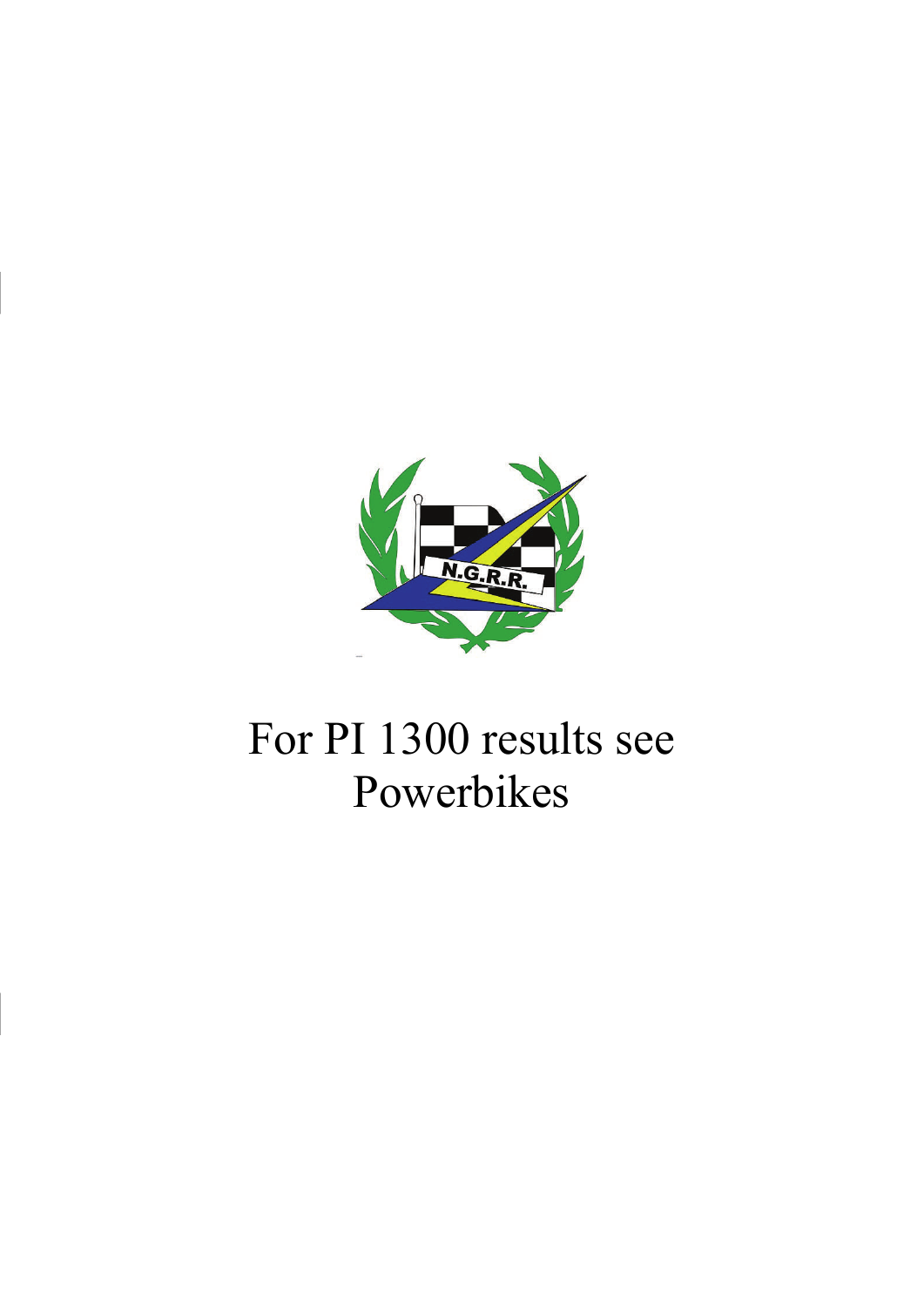

# ANGLESEY ADAM JEFFERY FLOORING PRE INJECTION 700 METZELER DTR STREETSTOCKS 1300 & 700 RACE 1 ROUND 11 - QUALIFER Start time: 09:59 Distance: 9.30 miles Weather: Sunny Track: Dry

| Rnk            |                | Num Rider                                 | Machine              | Class  | Town/Sponsor                    | Laps | Time     | Gap       | Average | B.Lap    | Speed |
|----------------|----------------|-------------------------------------------|----------------------|--------|---------------------------------|------|----------|-----------|---------|----------|-------|
|                | PI 700         |                                           |                      |        |                                 |      |          |           |         |          |       |
| -1             | 127            | <b>Liam Turberfield</b>                   | Yamaha R6            | PI 700 | <b>Barbertown Worcester</b>     | 6    | 7:26.642 |           | 74.95   | 1:13.204 | 76.22 |
| $\overline{2}$ | 14             | Jon Wright                                | Honda CBR 600 F3     | PI 700 | www.Mechatronic.co.uk           | 6    | 7:28.060 | $+1.418$  | 74.72   | 1:13.227 | 76.20 |
| 3              | 172            | <b>Tim Bradley</b>                        | Honda CBR 600        | PI 700 | A & Z Taylor                    | 6    | 7:28.275 | $+1.633$  | 74.68   | 1:13.395 | 76.02 |
| 4              | 44             | <b>Daniel Jones</b>                       | Yamaha R6            | PI 700 | Emlyn Garage Newcastle Emlyn    | 6    | 7:42.391 | $+15.749$ | 72.40   | 1:15.575 | 73.83 |
| 5              | 227            | Jamie Gillon                              | Honda CBR 600        | PI 700 | <b>Arctic Cabins</b>            | 6    | 7:42.948 | $+16.306$ | 72.31   | 1:15.292 | 74.11 |
| 6              | 27             | <b>James Harrington</b>                   | Yamaha R6            | PI 700 | <b>Harrintek Ltd</b>            | 6    | 7:45.917 | $+19.275$ | 71.85   | 1:15.974 | 73.44 |
| $\overline{7}$ | 68             | <b>Gary Rodwell</b>                       | Honda CBR 600        | PI 700 | Rodwell Racing                  | 6    | 7:46.242 | $+19.600$ | 71.80   | 1:15.490 | 73.91 |
| 8              | 15             | <b>Andy Claridge</b>                      | Kawasaki ZX6R        | PI 700 | <b>Childs Ercall Shropshire</b> | 6    | 8:00.620 | +33.978   | 69.66   | 1:17.889 | 71.64 |
| 9              | 712            | <b>Nathan Hudson</b>                      | Honda CBR 600 SF     | PI 700 | Furniture by Design @ Facebook  | 6    | 8:00.883 | $+34.241$ | 69.62   | 1:18.142 | 71.40 |
| 10             | 119            | <b>Mark Birkett</b>                       | Honda CBR 600 Steeli | PI 700 | <b>Babe Station</b>             | 6    | 8:02.374 | $+35.732$ | 69.40   | 1:18.158 | 71.39 |
| 11             | 61             | Jonathan Harrison                         | Honda CBR 600 F3     | PI 700 | <b>Fabmet Services</b>          | 6    | 8:03.901 | $+37.259$ | 69.18   | 1:17.333 | 72.15 |
| 12             | 91             | <b>Shaun Richman</b>                      | Honda CBR 600        | PI 700 | <b>Wellington Somerset</b>      | 6    | 8:05.696 | $+39.054$ | 68.93   | 1:18.920 | 70.70 |
| 13             | 163            | <b>Stuart Creedy</b>                      | Honda CBR 600 F3     | PI 700 | Biker-gill-2007                 | 6    | 8:07.504 | $+40.862$ | 68.67   | 1:18.252 | 71.30 |
| 14             | $\overline{7}$ | <b>Patrick Evans</b>                      | Yamaha R6            | PI 700 | Early Inheritance Racing        | 6    | 8:14.522 | +47.880   | 67.70   | 1:20.312 | 69.47 |
|                |                | Best lap: 127 Liam Turberfield - 1:13.204 |                      |        |                                 |      |          |           |         |          |       |
|                |                |                                           |                      |        |                                 |      |          |           |         |          |       |
| <b>DNFs</b>    |                |                                           |                      |        |                                 |      |          |           |         |          |       |
|                | 4              | <b>Lee Meek</b>                           | Yamaha R6            |        | PI 700 The Dents Business       |      |          | +6 Laps   |         | 1:19.244 | 70.41 |
|                | 58             | John Warwick                              | Yamaha R6            | PI 700 | <b>Mansfield Notts</b>          |      |          | +6 Laps   |         | 1:18.101 | 71.44 |
|                |                |                                           |                      |        |                                 |      |          |           |         |          |       |
| 1300           |                |                                           |                      |        |                                 |      |          |           |         |          |       |
| 1              | 65             | Paul Jeffery                              | Yamaha R1            | 1300   | Alex Buckingham Racing          | 6    | 7:27.782 |           | 74.76   | 1:13.256 | 76.17 |
| 2              | 34             | <b>Stephen Valintine</b>                  | <b>KTM RC 8 1190</b> | 1300   | Hartley Wintney                 | 6    | 7:51.164 | $+23.382$ | 71.05   | 1:16.948 | 72.51 |
| 3              | 23             | <b>Damon Smith</b>                        | Yamaha R1            | 1300   | PJ Parcels / 26Fit / EDP / AFB  | 6    | 7:51.423 | $+23.641$ | 71.01   | 1:16.815 | 72.64 |
| 4              | 30             | <b>William Moss</b>                       | Yamaha Fazer 1000    | 1300   | Farr & Harris Plumbers Merchan  | 6    | 8:10.044 | $+42.262$ | 68.32   | 1:18.601 | 70.99 |
|                |                | Best lap: 65 Paul Jeffery - 1:13.256      |                      |        |                                 |      |          |           |         |          |       |
|                |                |                                           |                      |        |                                 |      |          |           |         |          |       |
| 700            |                |                                           |                      |        |                                 |      |          |           |         |          |       |
| -1             | 41             | <b>Dean Richards</b>                      | Yamaha R6            | 700    | <b>ASR Racing</b>               | 6    | 7:37.845 |           | 73.12   | 1:14.964 | 74.43 |
| 2              | 75             | <b>Russell Hynes</b>                      | Triumph 675          | 700    | Melksham Wiltshire              | 6    | 7:40.308 | $+2.463$  | 72.73   | 1:14.316 | 75.08 |
| 3              | 175            | <b>Richard Leonard</b>                    | Suzuki GSXR 600 K5   | 700    | Uplands School of Motoring      | 6    | 8:10.805 | $+32.960$ | 68.21   | 1:19.446 | 70.23 |
| 4              | 42             | Rab Lavender                              | Triumph Daytona 675  | 700    | Ducking Quack Racing            | 5    | 7:27.955 | $+1$ Lap  | 62.28   | 1:27.293 | 63.92 |
| 5              | 57             | <b>Andrew Turner</b>                      | Triumph Daytona 675  | 700    | <b>Bas Assessors</b>            | 5    | 8:20.955 | +1 Lap    | 55.69   | 1:35.893 | 58.18 |

Best lap: 75 Russell Hynes - 1:14.316

**PI700 - 90% of winners average race speed - 67.46 mph 1300 - 90% of winners average race speed - 67.28 mph 700 - 90% of winners average race speed - 65.81 mph**

12/08/2017 - 13/08/2017 / ANGLESEY 13/08/2017 - 11:12 / Page 1/1

Vola Timing (www.vola.fr) / Circuit Pro 5.0.27 **NG Timing Team Monet Constructs** NG Timing Team Monet Constructs

## **Adam Jeffery**

**Flooring Services** upplied & installed . Carpet . Vinyl . Tiles · Safety flooring 01271 855860 .<br>ile: 07967 560 272 · Karndean Specialist



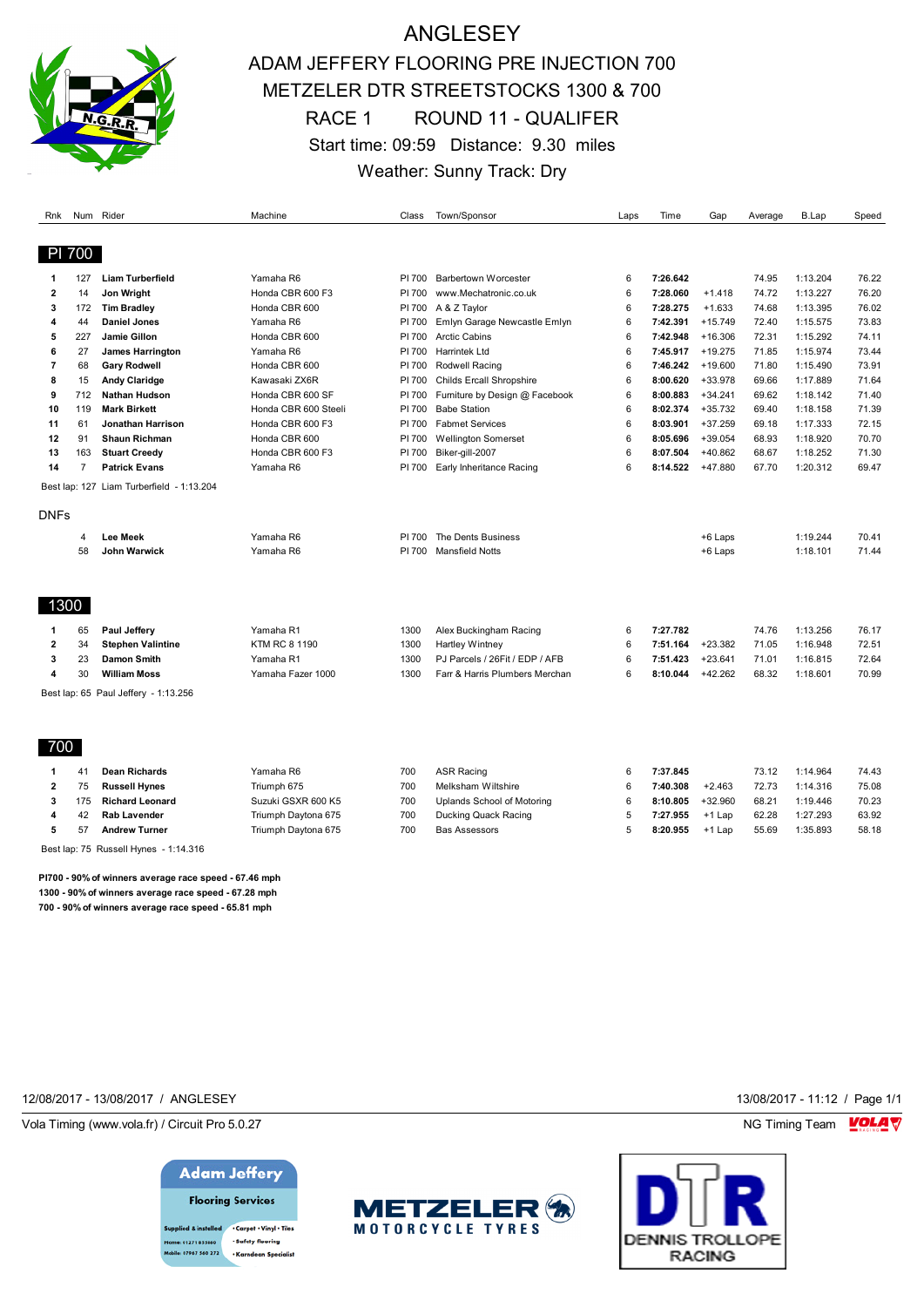

# ANGLESEY ADAM JEFFERY FLOORING PRE INJECTION 700 METZELER DTR STREETSTOCKS 1300 & 700 RACE 1 ROUND 11 - QUALIFER LAP TIMES

| Lap            | Time                | Lap            | Time            |
|----------------|---------------------|----------------|-----------------|
|                | Dean Richards       | John Warwick   |                 |
|                | <b>START</b>        | <b>START</b>   |                 |
| 1              |                     | 1              |                 |
| $\overline{2}$ | 1:15.711            | $\overline{2}$ | 1:18.101        |
| 3              | 1:15.314            |                |                 |
| $\overline{4}$ | 1:14.964            |                |                 |
| 5              | 1:15.059            |                |                 |
| 6              | 1:15.456            | Jon Wright     |                 |
|                |                     |                |                 |
|                |                     | <b>START</b>   |                 |
|                | <b>Gary Rodwell</b> | 1              |                 |
|                |                     | $\overline{2}$ | 1:14.380        |
|                | <b>START</b>        | 3              | 1:13.227        |
| 1              |                     | 4              | 1:13.726        |
| $\overline{2}$ | 1:18.362            | 5              | 1:13.508        |
| 3              | 1:16.719            | 6              | 1:13.323        |
| 4              | 1:15.490            |                |                 |
| 5              | 1:15.861            |                |                 |
| 6              | 1:15.626            |                | Jonathan Harris |

| James Harrington |              |  |  |  |
|------------------|--------------|--|--|--|
|                  | <b>START</b> |  |  |  |
| 1                |              |  |  |  |
| 2                | 1:16.684     |  |  |  |
| 3                | 1:16.496     |  |  |  |
| 4                | 1:15.974     |  |  |  |
| 5                | 1:16.351     |  |  |  |
| 6                | 1:16.772     |  |  |  |

Jamie Gillon

 $\overline{1}$ 

**START** 

 **1:18.090 1:15.575** 1:16.370 **1:15.292** 1:16.713

| Lee M<br>$\overline{\phantom{a}}$ |
|-----------------------------------|
|                                   |
| <b>ST</b>                         |
| 1                                 |
| $\boldsymbol{2}$                  |
| 3                                 |
|                                   |
| $\frac{4}{5}$                     |
|                                   |

# **1:18.101** Jon Wright

| 31 AN 1 |          |  |
|---------|----------|--|
| 1       |          |  |
| 2       | 1:14.380 |  |
| 3       | 1:13.227 |  |
| 4       | 1:13.726 |  |
| 5       | 1:13.508 |  |
| հ       | 1.13.323 |  |
|         |          |  |

#### arrison

| <b>START</b> |          |  |  |  |
|--------------|----------|--|--|--|
| 1            |          |  |  |  |
| 2            | 1:21.256 |  |  |  |
| 3            | 1:19.897 |  |  |  |
| 4            | 1:18.231 |  |  |  |
| 5            | 1:17.333 |  |  |  |
| հ            | 1.19290  |  |  |  |

#### eek

| START |          |  |  |  |
|-------|----------|--|--|--|
| 1     |          |  |  |  |
| 2     | 1:19.852 |  |  |  |
| 3     | 1:20.686 |  |  |  |
| 4     | 1:19.476 |  |  |  |
| г,    | 1:19.244 |  |  |  |

#### Liam Turberfield



| <b>Andy Claridge</b> |
|----------------------|

Andrew Turner

**START** 

 **1:35.893** 1:36.765 1:42.321 1:37.468

| <b>START</b> |          |  |  |  |
|--------------|----------|--|--|--|
| 1            |          |  |  |  |
| 2            | 1:17.889 |  |  |  |
| 3            | 1:19.736 |  |  |  |
| 4            | 1.20 028 |  |  |  |
| 5            | 1:18.790 |  |  |  |
| հ            | 1.17994  |  |  |  |

#### Damon Smith

| <b>START</b> |          |  |  |  |  |
|--------------|----------|--|--|--|--|
| 1            |          |  |  |  |  |
| 2            | 1:18.107 |  |  |  |  |
| 3            | 1:17.220 |  |  |  |  |
| 4            | 1.18004  |  |  |  |  |
| 5            | 1:17.232 |  |  |  |  |
| 6            | 1:16.815 |  |  |  |  |

#### Daniel Jones

| <b>START</b> |          |  |  |  |  |
|--------------|----------|--|--|--|--|
| 1            |          |  |  |  |  |
| 2            | 1:15.918 |  |  |  |  |
| 3            | 1:15.575 |  |  |  |  |
| 4            | 1:16.032 |  |  |  |  |
| 5            | 1:15.678 |  |  |  |  |
| հ            | 1.17244  |  |  |  |  |

12/08/2017 - 13/08/2017 / ANGLESEY 13/08/2017 - 10:13 / Page 1/2

Vola Timing (www.vola.fr) / Circuit Pro 5.0.27 NG Timing Team NG Timing Team NG Timing Team NG Timing Team NG



· Safety flooring 01271 855860 .<br>ile: 07967 560 272 · Karndean Specialist

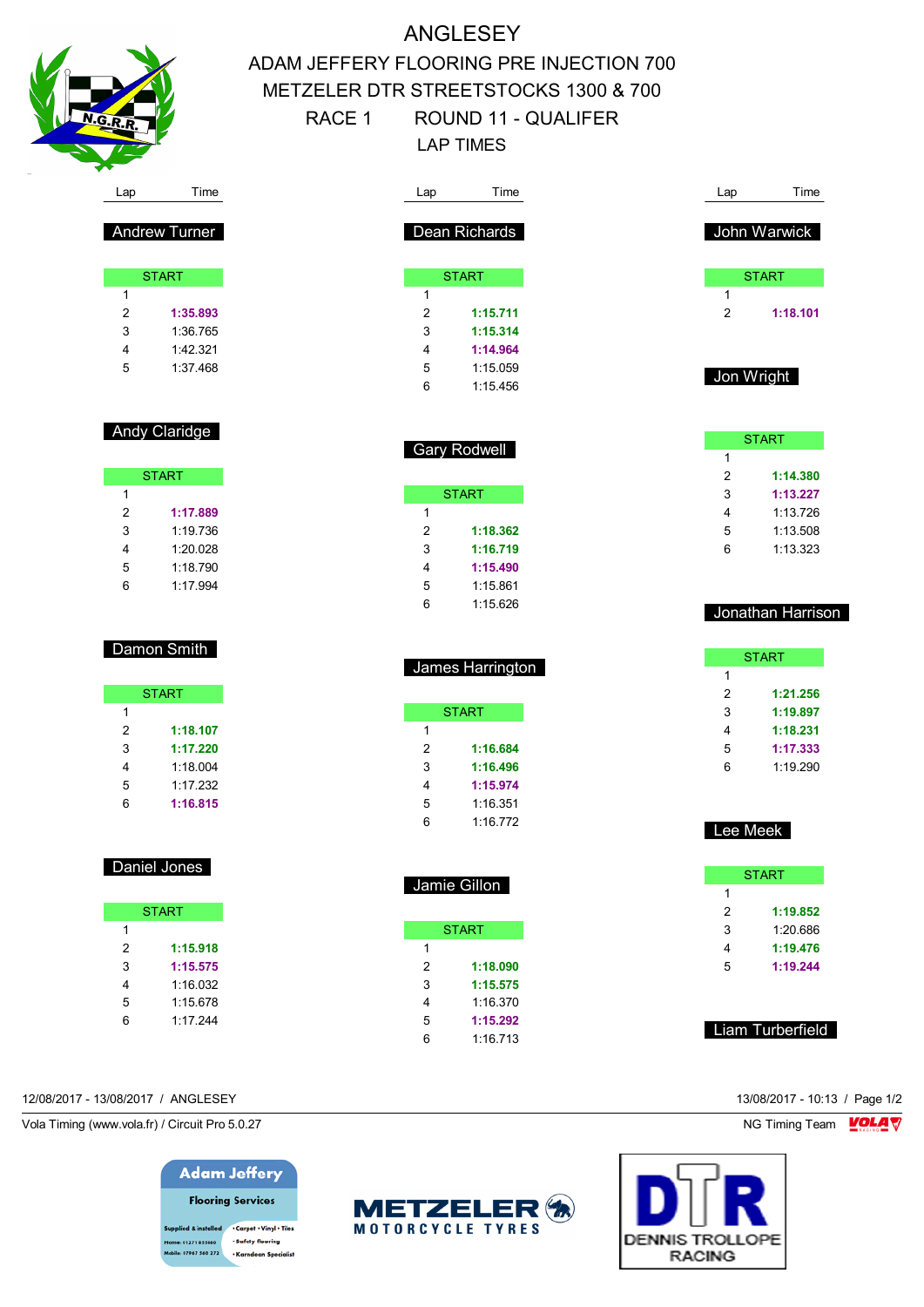ANGLESEY ADAM JEFFERY FLOORING PRE INJECTION 700 METZELER DTR STREETSTOCKS 1300 & 700 RACE 1 ROUND 11 - QUALIFER LAP TIMES

| Lap | Time         |
|-----|--------------|
|     |              |
|     | <b>START</b> |
| 1   |              |
| 2   | 1:13.962     |
| 3   | 1:13.921     |
| 4   | 1:13.691     |
| 5   | 1:13.537     |
| 6   | 1:13.204     |
|     |              |

#### Mark Birkett

| <b>START</b> |          |  |  |  |  |  |  |  |  |
|--------------|----------|--|--|--|--|--|--|--|--|
| 1            |          |  |  |  |  |  |  |  |  |
| 2            | 1:19.171 |  |  |  |  |  |  |  |  |
| 3            | 1.19448  |  |  |  |  |  |  |  |  |
| 4            | 1:18.158 |  |  |  |  |  |  |  |  |
| 5            | 1:19.062 |  |  |  |  |  |  |  |  |
| հ            | 1:18.745 |  |  |  |  |  |  |  |  |

#### Nathan Hudson

| <b>START</b> |          |  |  |  |  |  |  |  |  |
|--------------|----------|--|--|--|--|--|--|--|--|
| 1            |          |  |  |  |  |  |  |  |  |
| 2            | 1:18.142 |  |  |  |  |  |  |  |  |
| 3            | 1.20 244 |  |  |  |  |  |  |  |  |
| 4            | 1:19.508 |  |  |  |  |  |  |  |  |
| 5            | 1:18 678 |  |  |  |  |  |  |  |  |
| հ            | 1:18.922 |  |  |  |  |  |  |  |  |

#### Patrick Evans

|   | <b>START</b> |
|---|--------------|
| 1 |              |
| 2 | 1:20.763     |
| 3 | 1:20.645     |
| 4 | 1:20.312     |
| 5 | $1.21$ 161   |
| հ | $1.22$ 188   |

#### Paul Jeffery

| <b>START</b> |          |  |  |  |  |  |  |  |
|--------------|----------|--|--|--|--|--|--|--|
| 1            |          |  |  |  |  |  |  |  |
| 2            | 1:14.040 |  |  |  |  |  |  |  |
| 3            | 1:14 082 |  |  |  |  |  |  |  |
| 4            | 1:14 045 |  |  |  |  |  |  |  |
| 5            | 1:13.256 |  |  |  |  |  |  |  |
| հ            | 1.13789  |  |  |  |  |  |  |  |

| Lap | Time         |  |
|-----|--------------|--|
|     | Rab Lavender |  |
|     | <b>START</b> |  |
| 1   |              |  |
| 2   | 1:27.293     |  |
| 3   | 1.28902      |  |
| 4   | 1.29.355     |  |
| 5   | 1:28.277     |  |
|     |              |  |

Richard Leonard

START **START** 

 **1:20.123** 1:20.750 **1:19.446** 1:20.064 1:21.590

| Lap | Time                 |
|-----|----------------------|
|     | <b>Stuart Creedy</b> |
|     | <b>START</b>         |
| 1   |                      |
| 2   | 1:18.252             |
| 3   | 1:22662              |
| 4   | 1:19.354             |
| 5   | 1 19 422             |
| հ   | 1:20.260             |
|     |                      |

#### Tim Bradley

|   | <b>START</b> |
|---|--------------|
| 1 |              |
| 2 | 1:13.663     |
| 3 | 1.14017      |
| 4 | 1.14012      |
| 5 | 1:13.395     |
|   | 1:13.774     |

|   | <b>Russell Hynes</b> |
|---|----------------------|
|   | START                |
| 1 |                      |
| 2 | 1:15.898             |
| 3 | 1:15.031             |
| 4 | 1:14.316             |
| 5 | 1:15.467             |

|   | William Moss |
|---|--------------|
|   | START        |
|   |              |
| 2 | 1:18.601     |
| 3 | 1.20 763     |
| 4 | 1:20.971     |
| 5 | 1:19.963     |

1:23.082

#### Shaun Richman

1:14.955

|   | <b>START</b> |
|---|--------------|
| 1 |              |
| 2 | 1:20.426     |
| 3 | 1:19.572     |
| 4 | 1:18.920     |
| 5 | 1:19.460     |
| հ | 1:20.300     |
|   |              |

#### Stephen Valintine

|     | <b>START</b> |
|-----|--------------|
| 1   |              |
| 2   | 1:19.562     |
| 3   | 1:17.360     |
| 4   | 1:17.267     |
| 5   | 1:17.165     |
| ี่ค | 1:16.948     |

12/08/2017 - 13/08/2017 / ANGLESEY

Vola Timing (www.vola.fr) / Circuit Pro 5.0.27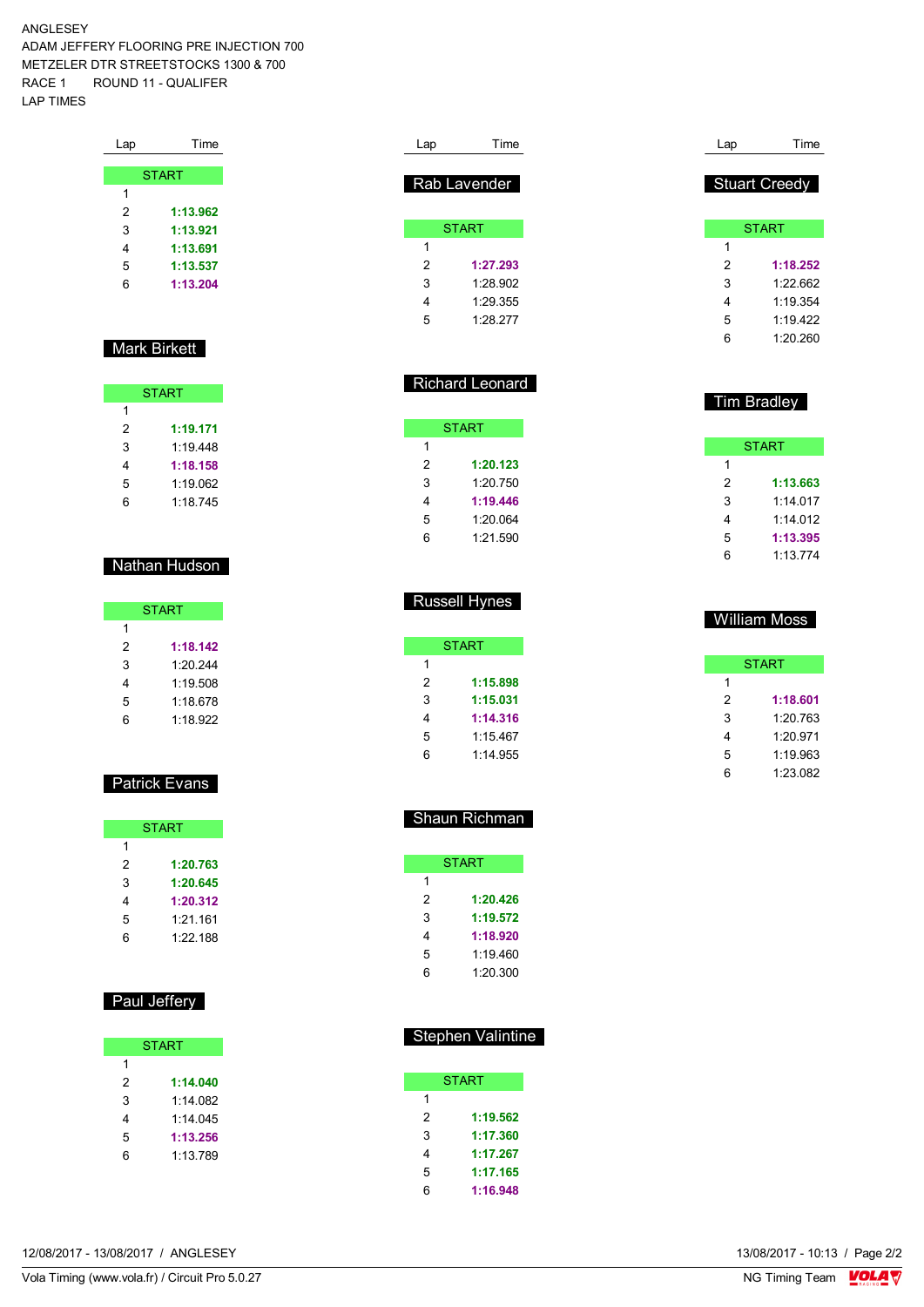

ANGLESEY ADAM JEFFERY FLOORING PRE INJECTION 700 METZELER DTR STREETSTOCKS 1300 & 700 RACE 1 ROUND 11 - QUALIFER LAP CHART

|                  |     | 2. | 3.  | $-4.1$ | 5.  | 6. |     | 8.  | 9. | 10. | 11 | 12. | <b>T13.</b> | 14. | 15. | 16. | 17. | 18. | $-19.$ | 20.            | 21. | 22. | $-23.$ | 24. | 25. |
|------------------|-----|----|-----|--------|-----|----|-----|-----|----|-----|----|-----|-------------|-----|-----|-----|-----|-----|--------|----------------|-----|-----|--------|-----|-----|
| Start            |     |    |     |        |     |    |     |     |    |     |    |     |             |     |     |     |     |     |        |                |     |     |        |     |     |
| Lap <sub>1</sub> | 127 | 65 | 172 | 14     | 227 | 41 | 44  | 34  | 58 | 27  | 23 | 68  | 75          | 712 | 15  | 30  | 91  | 163 | 119    | 61             | 4   | 175 |        | 42  | 57  |
| Lap2             | 127 | 65 | 172 | 14     | 41  | 44 | 227 | 27  | 75 | 58  | 23 | 34  | 68          | 712 | 15  | 30  | 163 | 119 | 91     | $\overline{4}$ | 175 | -61 |        | 42  | 57  |
| Lap <sub>3</sub> | 127 | 65 | 172 | 14     | 41  | 44 | 227 | 75  | 27 | 68  | 23 | 34  | 712         | 15  | 30  | 119 | 91  | 163 |        | 61             | 175 |     | 42     | 57  |     |
| Lap 4            | 127 | 65 | 172 | 14     | 41  | 44 | 75  | 227 | 27 | 68  | 34 | 23  | 712         | 15  | 119 | 91  | 30  | 61  | 163    | 4              | 175 |     | 42     | 57  |     |
| Lap <sub>5</sub> | 127 | 65 | 172 | 14     | 41  | 44 | 75  | 227 | 27 | 68  | 34 | 23  | 712         | 15  | 119 | 61  | 91  | 30  | 163    | 4              | 175 |     | 42     | 57  |     |
| Lap6             | 127 | 65 | 14  | 172    | 41  | 75 | 44  | 227 | 27 | 68  | 34 | 23  | 15          | 712 | 119 | 61  | 91  | 163 | 30     | 175            |     |     |        |     |     |

12/08/2017 - 13/08/2017 / ANGLESEY 13/08/2017 - 10:12 / Page 1/1

Vola Timing (www.vola.fr) / Circuit Pro 5.0.27 **NG Timing Team MOLA View Area** NG Timing Team MOLA View Area NG Timing Team MOLA View Area NG Timing Team MOLA View Area NG Timing Team MOLA View Area NG Timing Team MOLA Vie

**Adam Jeffery Flooring Services** 

upplied & installed . Carpet . Vinyl . Tiles · Safety flooring 01271 855860 .<br>Ie: 07967 560 272 -<br>Karndean Snecialist



**DENNIS TROLLOPE RACING**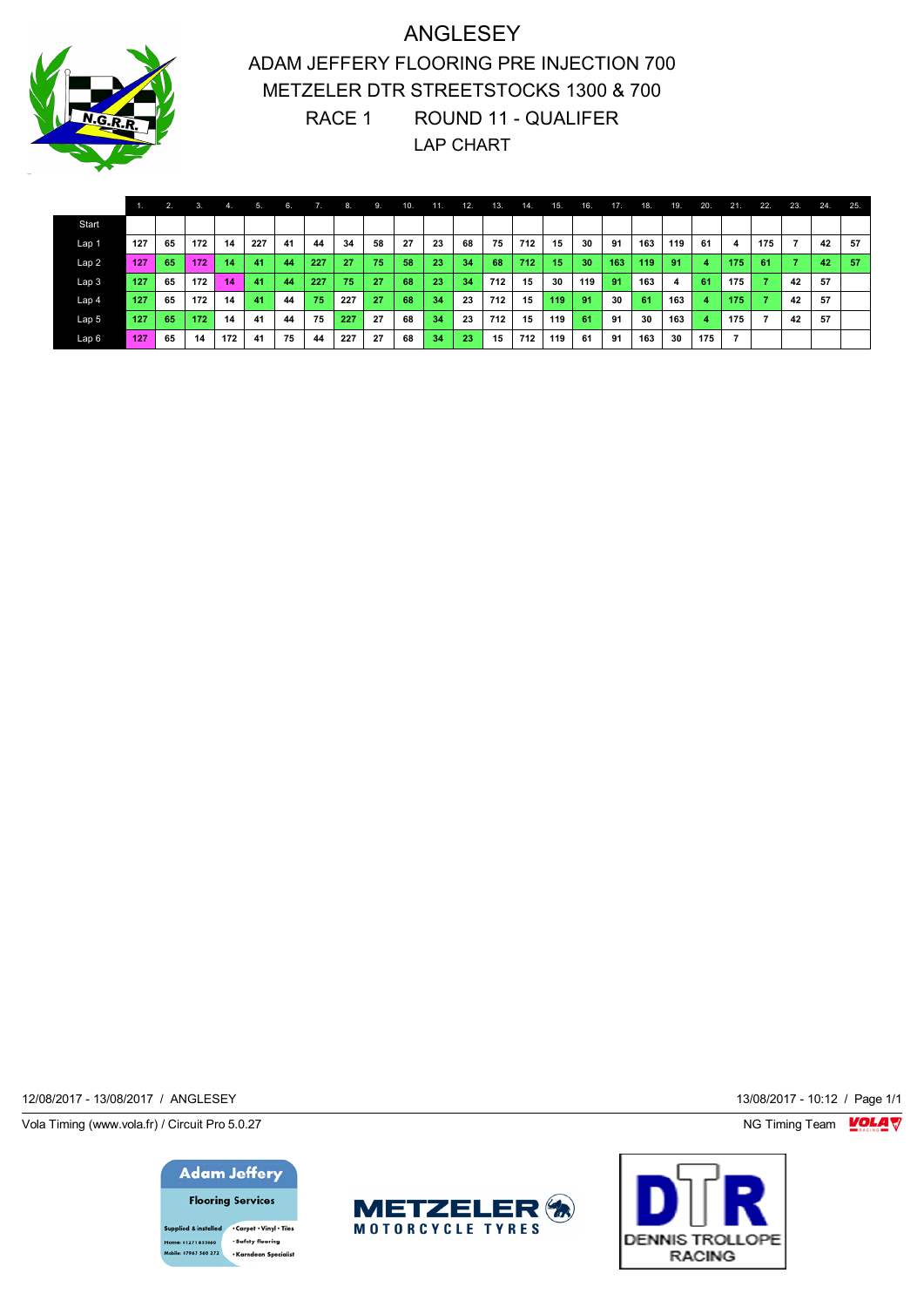

8 Laps = 12.400 Km



12/08/2017 - 13/08/2017 / ANGLESEY 13/08/2017 - 10:14 / Page 1/1

Vola Timing (www.vola.fr) / Circuit Pro 5.0.27 NG Timing Team NG Timing Team NG Timing Team NG Timing Team NG



· Safety flooring 01271 855860 .<br>Ie: 07967 560 272 - Karndean Special



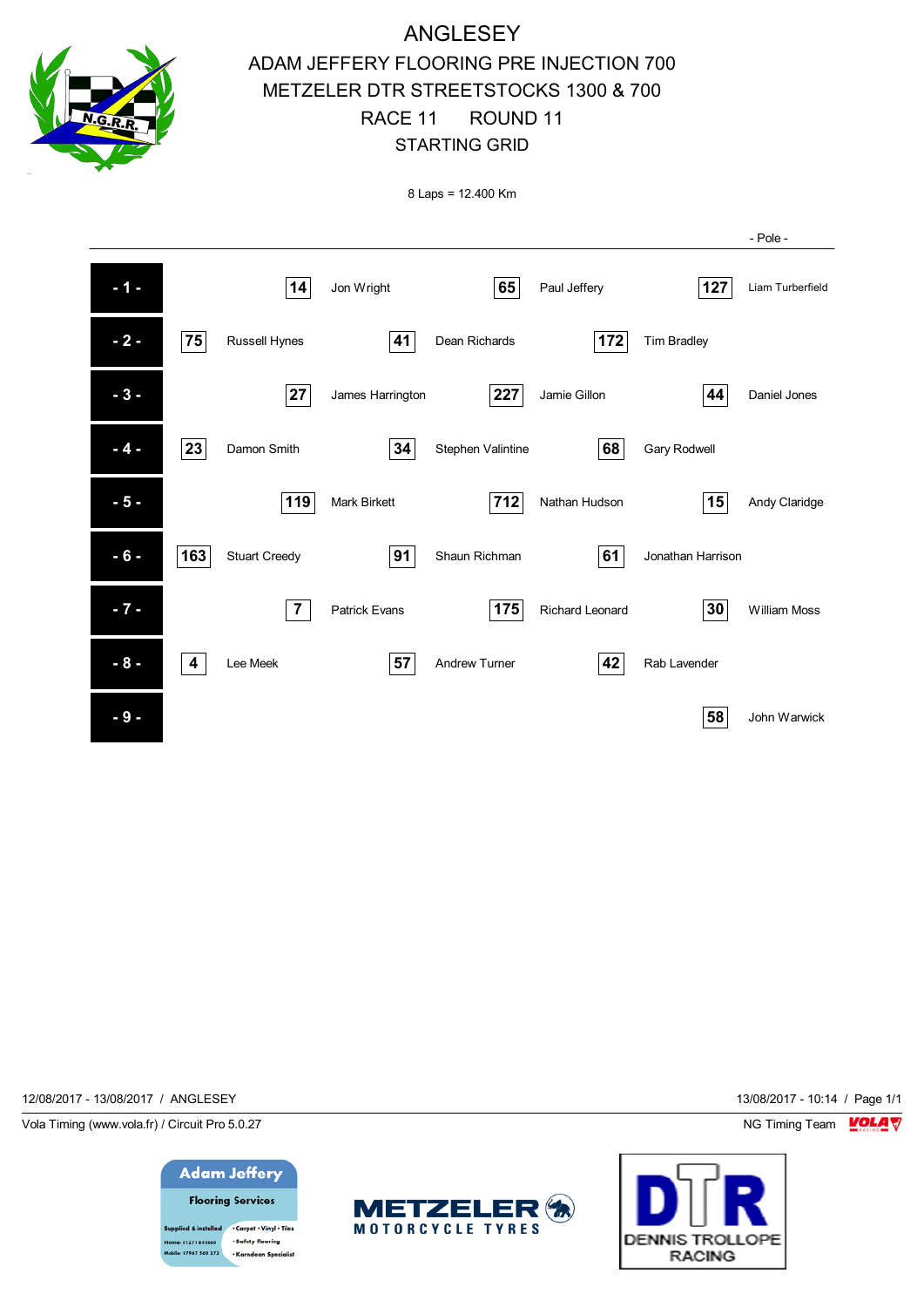

# ANGLESEY ADAM JEFFERY FLOORING PRE INJECTION 700 METZELER DTR STREETSTOCKS 1300 & 700 RACE 11 ROUND 11 Start time: 13:12 Distance: 12.40 miles Weather: Sunny Track: Dry

| Rnk            |                | Num Rider                            | Machine              | Class  | Town/Sponsor                    | Laps           | Time                   | Gap       | Average | B.Lap    | Speed |
|----------------|----------------|--------------------------------------|----------------------|--------|---------------------------------|----------------|------------------------|-----------|---------|----------|-------|
|                |                |                                      |                      |        |                                 |                |                        |           |         |          |       |
| PI 700         |                |                                      |                      |        |                                 |                |                        |           |         |          |       |
| 1              | 127            | <b>Liam Turberfield</b>              | Yamaha R6            | PI 700 | Barbertown Worcester            | 8              | 9:53.592               |           | 75.20   | 1:13.209 | 76.22 |
| $\overline{2}$ | 172            | <b>Tim Bradley</b>                   | Honda CBR 600        | PI 700 | A & Z Taylor                    | 8              | 9:57.367               | $+3.775$  | 74.72   | 1:13.425 | 75.99 |
| 3              | 14             | Jon Wright                           | Honda CBR 600 F3     | PI 700 | www.Mechatronic.co.uk           | 8              | 10:03.453              | $+9.861$  | 73.97   | 1:13.144 | 76.28 |
| 4              | 44             | <b>Daniel Jones</b>                  | Yamaha R6            | PI 700 | Emlyn Garage Newcastle Emlyn    | 8              | 10:04.767              | $+11.175$ | 73.81   | 1:14.722 | 74.67 |
| 5              | 227            | Jamie Gillon                         | Honda CBR 600        | PI 700 | <b>Arctic Cabins</b>            | 8              | 10:06.335              | $+12.743$ | 73.62   | 1:14.688 | 74.71 |
| 6              | 68             | <b>Gary Rodwell</b>                  | Honda CBR 600        | PI 700 | Rodwell Racing                  | 8              | 10:19.648              | $+26.056$ | 72.04   | 1:14.987 | 74.41 |
| 7              | 27             | <b>James Harrington</b>              | Yamaha R6            | PI 700 | <b>Harrintek Ltd</b>            | 8              | 10:23.764              | $+30.172$ | 71.56   | 1:16.500 | 72.94 |
| 8              | 61             | Jonathan Harrison                    | Honda CBR 600 F3     | PI 700 | <b>Fabmet Services</b>          | 8              | 10:32.882              | $+39.290$ | 70.53   | 1:17.366 | 72.12 |
| 9              | 15             | <b>Andy Claridge</b>                 | Kawasaki ZX6R        | PI 700 | <b>Childs Ercall Shropshire</b> | 8              | 10:39.349              | $+45.757$ | 69.82   | 1:17.984 | 71.55 |
| 10             | 712            | <b>Nathan Hudson</b>                 | Honda CBR 600 SF     | PI 700 | Furniture by Design @ Facebook  | 8              | 10:39.552              | +45.960   | 69.79   | 1:18.305 | 71.25 |
| 11             | 163            | <b>Stuart Creedy</b>                 | Honda CBR 600 F3     | PI 700 | Biker-gill-2007                 | 8              | 10:40.927              | $+47.335$ | 69.64   | 1:18.236 | 71.32 |
| 12             | 91             | <b>Shaun Richman</b>                 | Honda CBR 600        | PI 700 | <b>Wellington Somerset</b>      | 8              | 10:41.814              | $+48.222$ | 69.55   | 1:17.871 | 71.65 |
| 13             | 119            | <b>Mark Birkett</b>                  | Honda CBR 600 Steeli | PI 700 | <b>Babe Station</b>             | 8              | $10:48.128 + 54.536$   |           | 68.87   | 1:19.108 | 70.53 |
| 14             | $\overline{7}$ | <b>Patrick Evans</b>                 | Yamaha R6            | PI 700 | Early Inheritance Racing        | 8              | $10:53.737 + 1:00.145$ |           | 68.28   | 1:19.836 | 69.89 |
|                |                | Best lap: 14 Jon Wright - 1:13.144   |                      |        |                                 |                |                        |           |         |          |       |
|                |                |                                      |                      |        |                                 |                |                        |           |         |          |       |
|                |                |                                      |                      |        |                                 |                |                        |           |         |          |       |
|                |                |                                      |                      |        |                                 |                |                        |           |         |          |       |
| 1300           |                |                                      |                      |        |                                 |                |                        |           |         |          |       |
| 1              | 65             | Paul Jeffery                         | Yamaha R1            | 1300   | Alex Buckingham Racing          | 8              | 9:54.229               |           | 75.12   | 1:13.282 | 76.14 |
| $\overline{2}$ | 34             | <b>Stephen Valintine</b>             | KTM RC 8 1190        | 1300   | Hartley Wintney                 | 8              | 10:20.446              | $+26.217$ | 71.94   | 1:15.886 | 73.53 |
| 3              | 23             | <b>Damon Smith</b>                   | Yamaha R1            | 1300   | PJ Parcels / 26Fit / EDP / AFB  | 8              | 10:20.890              | $+26.661$ | 71.89   | 1:15.653 | 73.75 |
| 4              | 30             | <b>William Moss</b>                  | Yamaha Fazer 1000    | 1300   | Farr & Harris Plumbers Merchan  | 8              | $10:51.522 + 57.293$   |           | 68.51   | 1:18.699 | 70.90 |
|                |                | Best lap: 65 Paul Jeffery - 1:13.282 |                      |        |                                 |                |                        |           |         |          |       |
|                |                |                                      |                      |        |                                 |                |                        |           |         |          |       |
|                |                |                                      |                      |        |                                 |                |                        |           |         |          |       |
|                |                |                                      |                      |        |                                 |                |                        |           |         |          |       |
| 700            |                |                                      |                      |        |                                 |                |                        |           |         |          |       |
| 1              | 75             | <b>Russell Hynes</b>                 | Triumph 675          | 700    | Melksham Wiltshire              | 8              | 10:07.846              |           | 73.43   | 1:14.690 | 74.70 |
| 2              | 175            | <b>Richard Leonard</b>               | Suzuki GSXR 600 K5   | 700    | Uplands School of Motoring      | 8              | 10:55.570              | +47.724   | 68.09   | 1:20.322 | 69.47 |
| 3              |                |                                      |                      |        |                                 |                |                        |           |         |          |       |
|                | 42             | <b>Rab Lavender</b>                  | Triumph Daytona 675  | 700    | <b>Ducking Quack Racing</b>     | $\overline{7}$ | 10:23.580              | +1 Lap    | 62.63   | 1:27.226 | 63.97 |
| 4              | 57             | <b>Andrew Turner</b>                 | Triumph Daytona 675  | 700    | <b>Bas Assessors</b>            | 6              | 10:10.396 +2 Laps      |           | 54.84   | 1:39.899 | 55.85 |

**PI700 - 90% of winners average race speed - 67.68 mph 1300 - 90% of winners average race speed - 67.61 mph 700 - 90% of winners average race speed - 66.09 mph**

**No 14 Jon Wright - JUMP START +10 SECONDS No 227 Jamie Gillon - NO TRANSPONDER SIGNAL**

12/08/2017 - 13/08/2017 / ANGLESEY 13/08/2017 - 13:32 / Page 1/1

Vola Timing (www.vola.fr) / Circuit Pro 5.0.27 **NG Timing Team MOLA View Area** NG Timing Team MOLA View Area NG Timing Team MOLA View Area NG Timing Team MOLA View Area NG Timing Team MOLA View Area NG Timing Team MOLA Vie

## **Adam Jeffery**

**Flooring Services** upplied & installed . Carpet . Vinyl . Tiles · Safety flooring 01271 855860 **bile: 07967 560 272** · Karndean Specialist



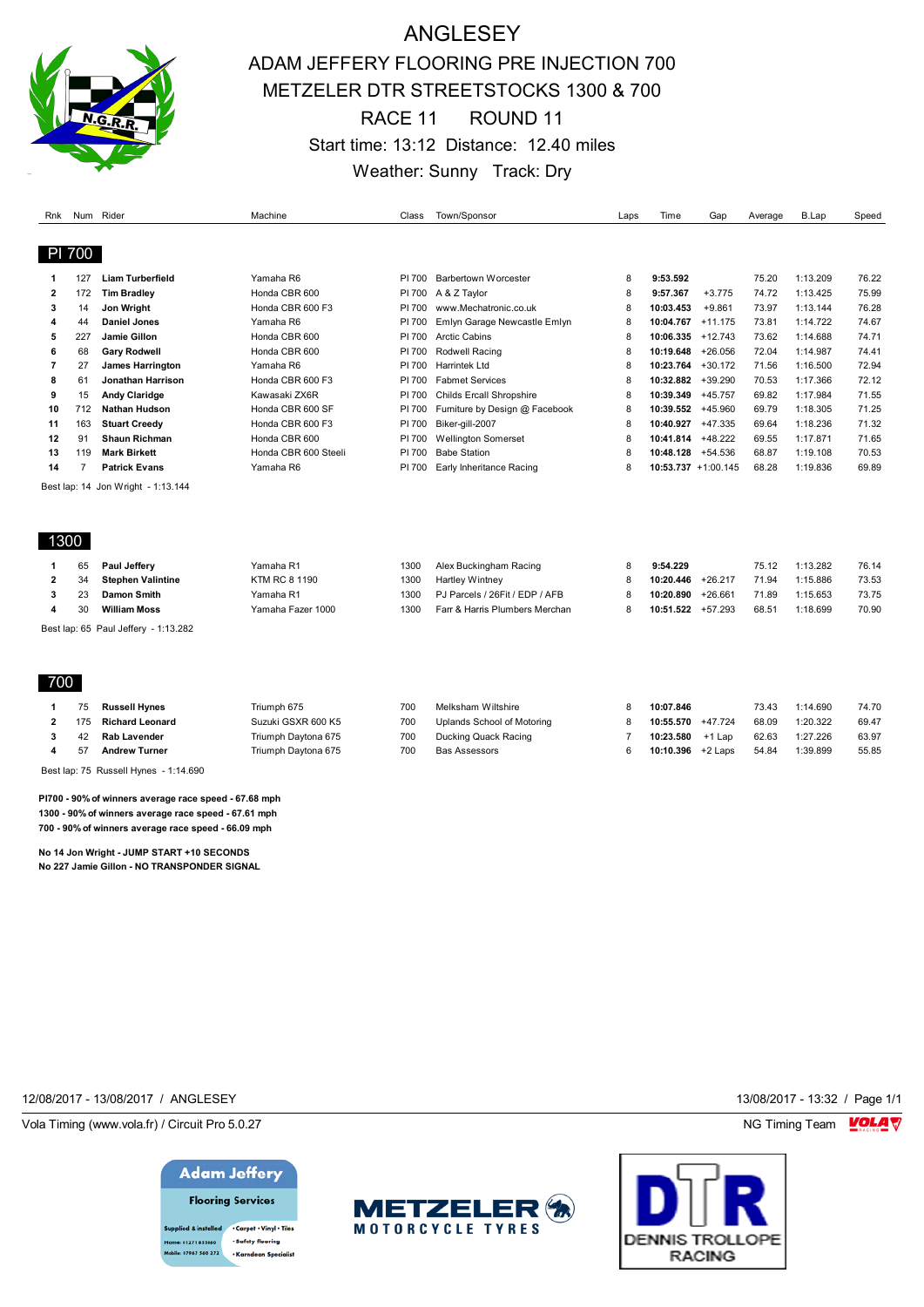

# ANGLESEY ADAM JEFFERY FLOORING PRE INJECTION 700 METZELER DTR STREETSTOCKS 1300 & 700 RACE 11 ROUND 11 LAP TIMES

| Lap                                | Time                 | Lap                     | Time                | Lap          | Time                          |
|------------------------------------|----------------------|-------------------------|---------------------|--------------|-------------------------------|
|                                    |                      | 5                       | 1:14.722            |              |                               |
|                                    | <b>Andrew Turner</b> | 6                       | 1:14.917            |              | Jon Wright                    |
| <b>START</b>                       |                      | 7                       | 1:14.825            |              |                               |
| $\mathbf{1}$                       |                      | 8                       | 1:15.960            |              | <b>START</b>                  |
| 2                                  | 1:40.177             |                         |                     | $\mathbf{1}$ |                               |
| 3                                  | 1:41.376             |                         |                     | 2            | 1:14.186                      |
| 4                                  | 1:40.923             |                         | <b>Gary Rodwell</b> | 3            | 1:13.374                      |
| 5                                  | 1:39.899             |                         |                     | 4            | 1:13.735                      |
| 6                                  | 1:40.145             |                         |                     | 5            | 1:13.144                      |
|                                    |                      |                         | <b>START</b>        | 6            | 1:14.005                      |
|                                    |                      | $\mathbf{1}$            |                     | 7            | 1:13.159                      |
| Andy Claridge                      |                      | 2                       | 1:14.987            | 8            | 1:13.498                      |
|                                    |                      | 3                       | 1:15.113            |              |                               |
|                                    |                      | 4                       | 1:15.467            |              |                               |
| <b>START</b>                       |                      | 5                       | 1:16.149            |              | Jonathan Harrison             |
| 1                                  |                      | 6                       | 1:17.185            |              |                               |
| $\overline{c}$                     | 1:21.101             | 7                       | 1:18.808            |              |                               |
| 3                                  | 1:19.054             | 8                       | 1:18.056            |              | <b>START</b>                  |
| 4                                  | 1:18.468             |                         |                     | $\mathbf{1}$ |                               |
| 5                                  | 1:18.287             |                         |                     | 2            | 1:18.578                      |
| 6                                  | 1:18.543             |                         | James Harrington    | 3            | 1:17.948                      |
| 7                                  | 1:19.159             |                         |                     | 4            | 1:17.366                      |
| 8                                  | 1:17.984             |                         |                     | 5            | 1:17.374                      |
|                                    |                      |                         | <b>START</b>        | 6            | 1:18.147                      |
|                                    |                      | $\mathbf{1}$            |                     | 7            | 1:18.283                      |
| Damon Smith                        |                      | 2                       | 1:17.639            | 8            | 1:19.087                      |
|                                    |                      | 3                       | 1:16.890            |              |                               |
|                                    |                      | 4                       | 1:16.500            |              |                               |
| <b>START</b>                       |                      | 5                       | 1:17.482            |              | Liam Turberfield              |
| 1                                  |                      | 6                       | 1:17.221            |              |                               |
| 2                                  | 1:16.304             | 7                       | 1:16.611            |              |                               |
| 3                                  | 1:16.686             | 8                       | 1:17.953            |              |                               |
| 4                                  | 1:16.643             |                         |                     |              | <b>START</b>                  |
| 5                                  | 1:17.902             |                         |                     | 1            |                               |
| 6                                  | 1:16.918             |                         | Jamie Gillon        | 2            | 1:13.539                      |
| 7                                  | 1:16.483             |                         |                     | 3            | 1:13.209                      |
| 8                                  | 1:15.653             |                         | <b>START</b>        | 4            | 1:13.670                      |
|                                    |                      | $\mathbf{1}$            |                     | 5            | 1:13.572                      |
|                                    |                      | $\overline{\mathbf{c}}$ | 1:15.750            | 6            | 1:13.880                      |
| Daniel Jones                       |                      | 3                       | 1:14.860            | 7            | 1:13.897                      |
|                                    |                      | 4                       | 1:14.838            | 8            | 1:13.241                      |
|                                    |                      | 5                       | 1:15.055            |              |                               |
| <b>START</b>                       |                      | 6                       | 1:14.688            |              |                               |
| $\mathbf{1}$                       |                      | 7                       | 1:14.822            |              | <b>Mark Birkett</b>           |
| $\overline{2}$                     | 1:14.932             | 8                       | 1:15.166            |              |                               |
| 3                                  | 1:14.772             |                         |                     |              |                               |
| 4                                  | 1:14.764             |                         |                     |              | <b>START</b>                  |
| 12/08/2017 - 13/08/2017 / ANGLESEY |                      |                         |                     |              | 13/08/2017 - 13:25 / Page 1/2 |

Vola Timing (www.vola.fr) / Circuit Pro 5.0.27 **NG Timing Team MOLA View Account Property** NG Timing Team MOLA View

**Adam Jeffery Flooring Services** iupplied & installed . Carpet . Vinyl . Tiles · Safety flooring 01271 855860 bile: 07967 560 272 · Karndean Specialist